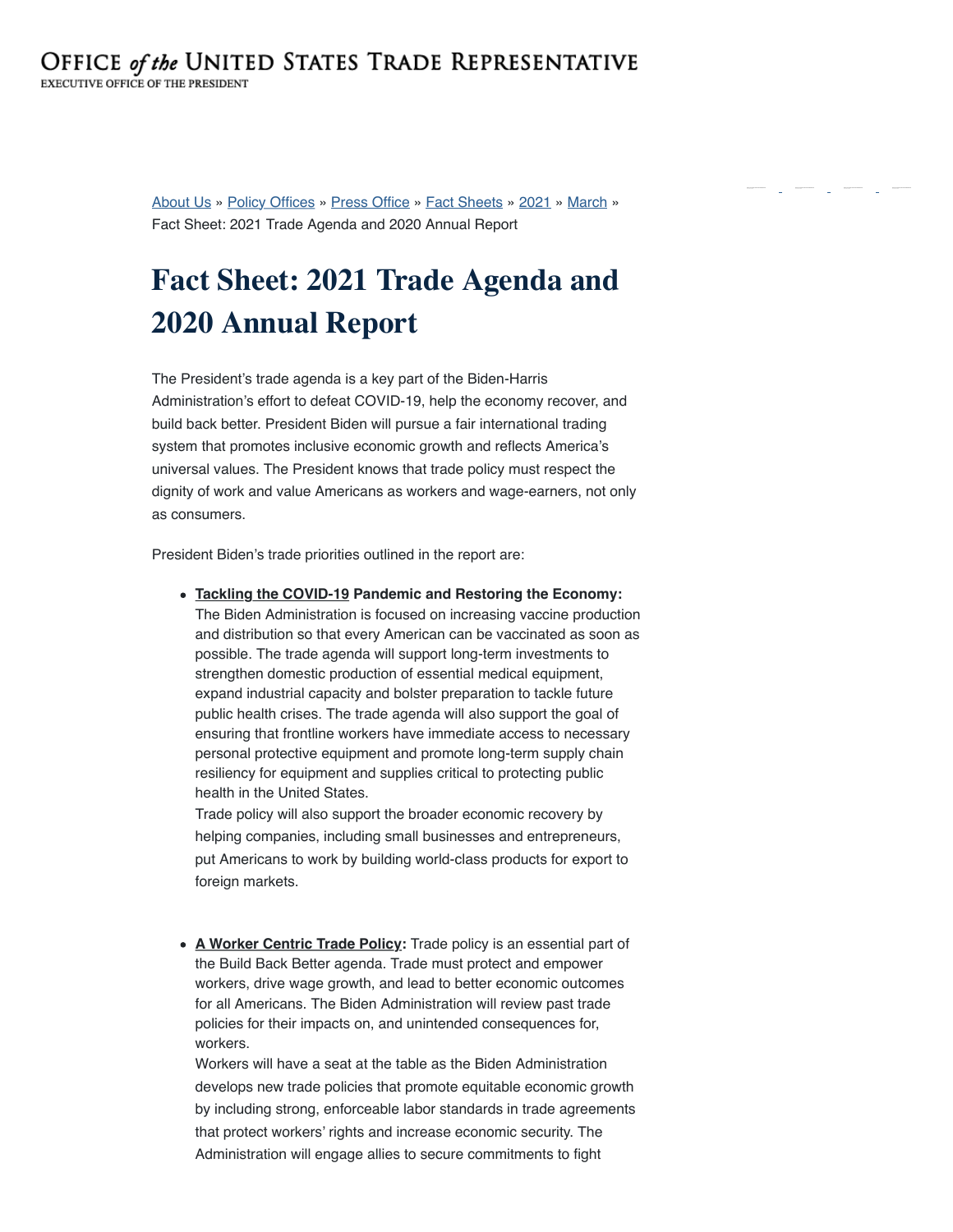forced labor and exploitative labor conditions, and increase transparency and accountability in global supply chains.

**Putting the World on a Sustainable Environment and Climate Path:** The United States will work with other countries, both bilaterally and multilaterally, towards environmental sustainability and raising global climate ambition. As part of the whole-of-government effort, the trade agenda will include the negotiation and implementation of strong environmental standards that are critical to a sustainable climate pathway.

The trade agenda will support the Biden Administration's comprehensive vision of reducing greenhouse gas emissions and achieving net-zero global emissions by 2050, or before, by fostering U.S. innovation and production of climate-related technology and promoting resilient renewable energy supply chains.

**Advancing Racial Equity and Supporting Underserved Communities:** The Biden Administration is committed to a trade agenda that ensures that the concerns and perspectives of Black, Latino, Asian American and Pacific Islander (AAPI), and Native American workers, their families, and businesses are a cornerstone of proposed policies. Through thoughtful, sustained, engagement and innovative data collection and sharing, the Biden Administration will seek to better understand the projected impact of proposed trade policies on communities of color and will consider those impacts before pursuing such policies.

**Addressing China's Coercive and Unfair Economic Trade Practices Through a Comprehensive Strategy:** The Biden Administration recognizes that China's coercive and unfair trade practices harm American workers, threaten our technological edge, weaken our supply chain resiliency, and undermine our national interests. The ongoing comprehensive review of U.S. trade policy toward China is integral to the development of the Administration's overall China strategy.

The Biden Administration is committed to using all available tools to take on the range of China's unfair trade practices that continue to harm U.S. workers and businesses. It will also make it a top priority to address the widespread human rights abuses of the Chinese government's forced labor program that targets the Uyghurs and other ethnic and religious minorities in the Xinjiang Uyghur Autonomous Region and elsewhere in the country.

Along with pursuing strong enforcement to ensure that China lives up to its existing trade obligations, the Biden Administration will also seek to collaborate with allies to address global market distortions created by industrial overcapacity. Key sectors range from steel and aluminum to fiber optics, solar, and other sectors where the Chinese Government has been a key contributor.

**Partnering with Friends and Allies**: Restoring U.S. leadership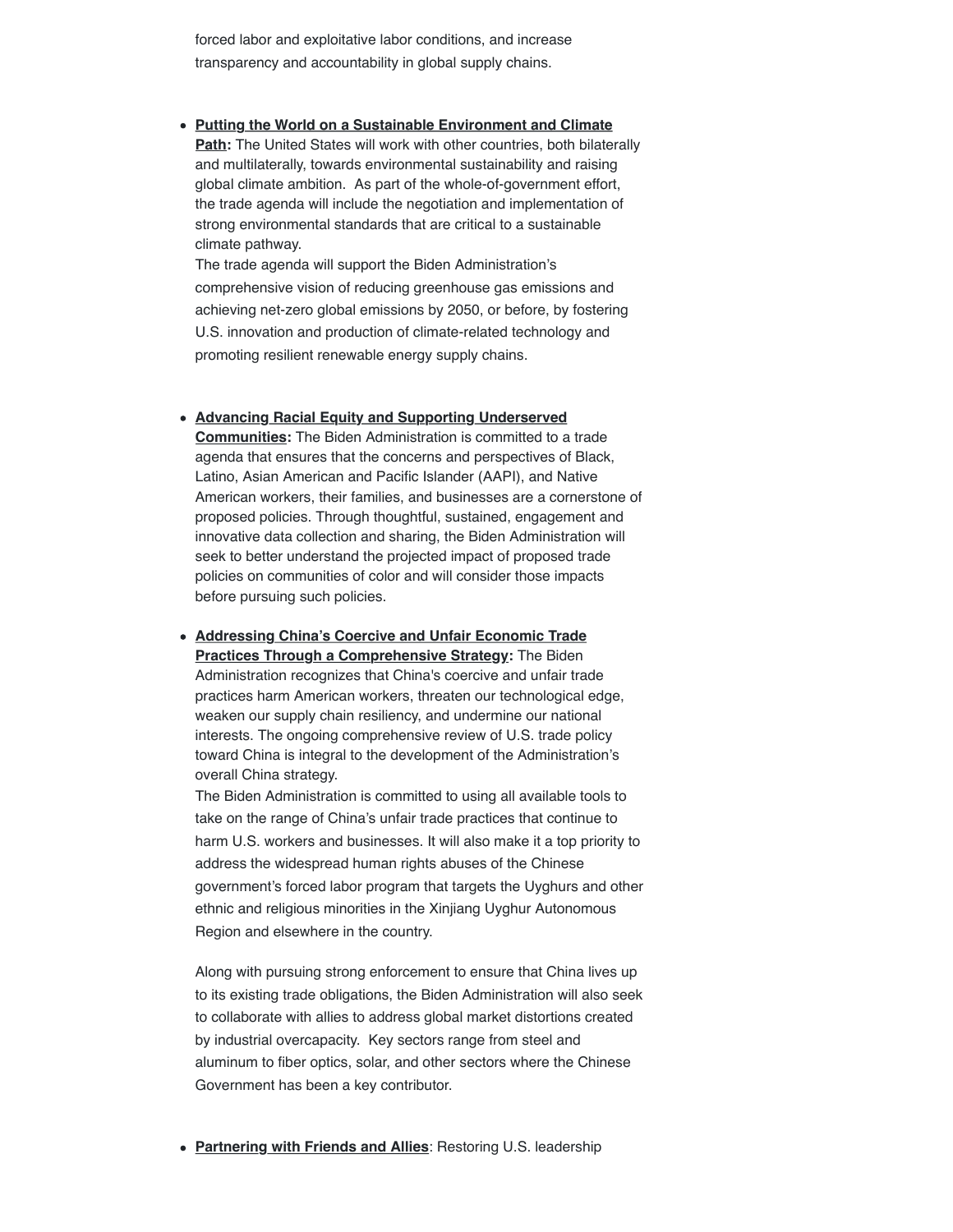around the world and repairing partnerships and alliances are Biden Administration priorities. The United States will work with World Trade Organization's Director-General Okonjo-Iweala and like-minded trading partners to implement necessary reforms to the WTO's substantive rules and procedures to address the challenges facing the global trading system, including growing inequality, digital transformation, and impediments to small business trade. The Administration will work with allies and like-minded trading partners to establish high-standard global rules to govern the digital economy, in line with our shared democratic values. Where gaps exist in international trade rules, the United States will work to address them, including through enhanced cooperation with our partners and allies.

- **Standing Up for American Farmers, Ranchers, Food Manufacturers, and Fishers:** Erratic trade actions in recent years taken without a broader strategy burdened America's agricultural communities. The Biden Administration will stand up for American farmers, ranchers, food manufacturers, and fishers by pursuing smarter trade policies that are inclusive and work for all producers. The trade agenda will seek to expand global market opportunities for American farmers, ranchers, food manufacturers, and fishers and will defend our producers by enforcing global agricultural trade rules.
- **Promoting Equitable Economic Growth Around the World:** Policies that promote equitable global economic growth and increase global demand benefit American workers, manufacturers, farmers, ranchers, fishers and service providers by expanding the customer base. The trade agenda will include a review of existing trade programs to evaluate their contribution to equitable economic development, including whether they reduce wage gaps, increase worker unionization, promote safe workplaces, tackle forced labor and exploitative labor conditions, and lead to the economic empowerment of women and underrepresented communities. As part of this review, the Biden Administration will seek to incorporate corporate accountability and sustainability into trade policies.
- **Making the Rules Count:** Strong trade enforcement is essential to making sure our trading partners live up to their commitments and that U.S. trade policy benefits American workers, manufacturers, farmers, businesses, families, and communities. The trade agenda will include comprehensive enforcement of trade agreements, including their labor and environmental standards. The Administration will also consider new ways to address the suppression of wages and workers' rights in other countries to the detriment of U.S. workers. Although unilateral action may be necessary in some instances, President Biden will prioritize working on trade enforcement with friends and allies and pursue meaningful change for U.S. workers and businesses in the global trading landscape.